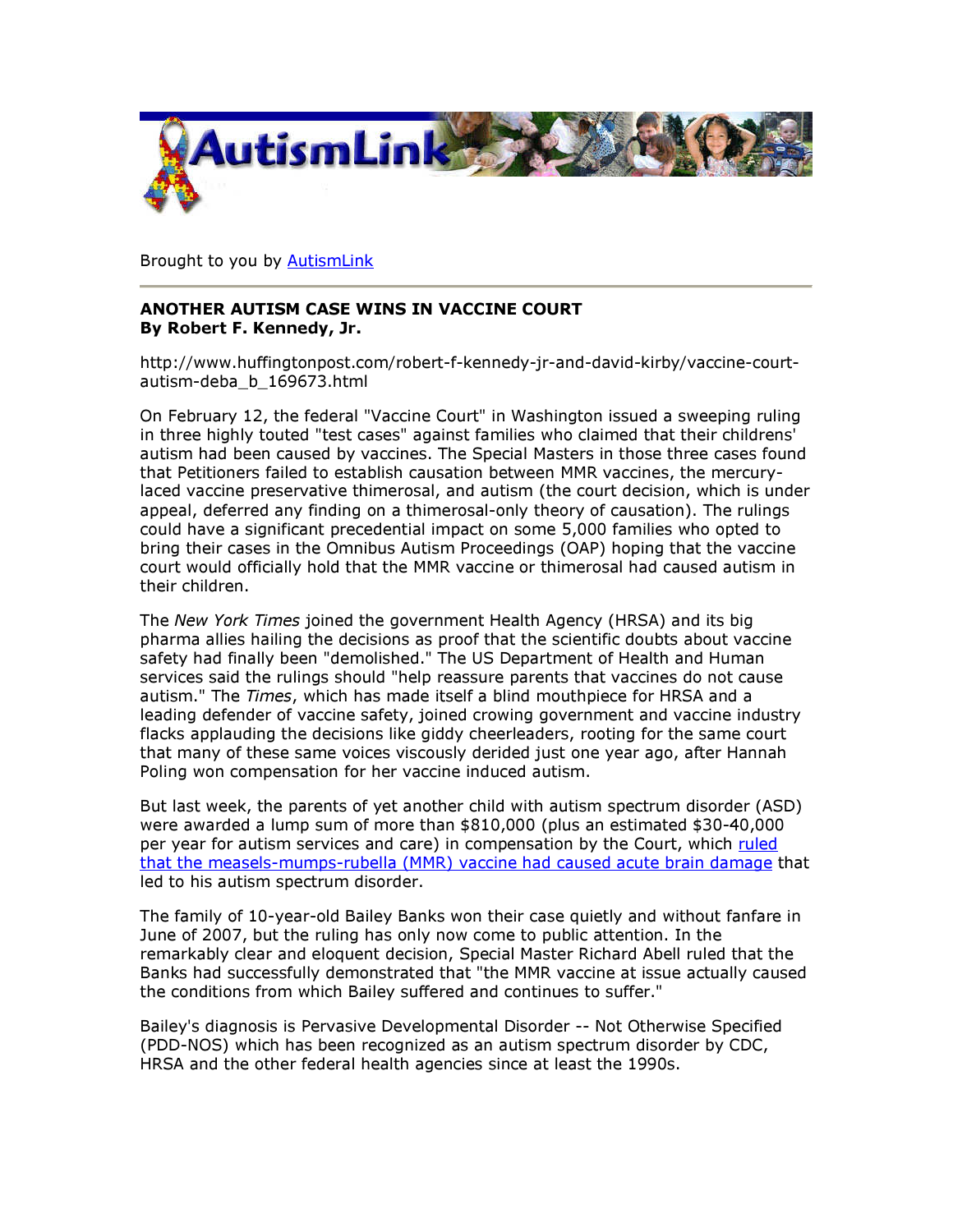In his conclusion, Special Master Abell ruled that Petitioners had proven that the MMR had directly caused a brain inflammation illness called acute disseminated encephalomyelitis (ADEM) which, in turn, had caused the autism spectrum disorder PDD-NOS in the child:

The Court found that Bailey's ADEM was both caused-in-fact and proximately caused by his vaccination. It is well-understood that the vaccination at issue can cause ADEM, and the Court found, based upon a full reading and hearing of the pertinent facts in this case, that it did actually cause the ADEM. Furthermore, Bailey's ADEM was severe enough to cause lasting, residual damage, and retarded his developmental progress, which fits under the generalized heading of Pervasive Developmental Delay, or PDD . The Court found that Bailey would not have suffered this delay but for the administration of the MMR vaccine, and that this chain of causation was... a proximate sequence of cause and effect leading inexorably from vaccination to Pervasive Developmental Delay.

The Bailey decision is not an isolated ruling. We now know of at least two other successful ADEM cases argued in Vaccine Court. More significantly, an explosive investigation by CBS News has found that since 1988, the vaccine court has awarded money judgments, often in the millions of dollars, to thirteen hundred and twenty two families whose children suffered brain damage from vaccines. In many of these cases, the government paid out awards following a judicial finding that vaccine injury lead to the child's autism spectrum disorder. In each of these cases, the plaintiffs' attorneys made the same tactical decision made by Bailey Bank's lawyer, electing to opt out of the highly charged Omnibus Autism Proceedings and argue their autism cases in the regular vaccine court. In many other successful cases, attorneys elected to steer clear of the hot button autism issue altogether and seek recovery instead for the underlying brain damage that caused their client's autism.

Medical records associated with these proceedings clearly tell the tale. In perhaps hundreds of these cases, the children have all the classic symptoms of regressive autism; following vaccination a perfectly healthy child experiences high fever, seizures, and other illnesses, then gradually, over about three months, loses language, the ability to make eye contact, becomes "over-focused" and engages in stereotypical head banging and screaming and then suffers developmental delays characteristic of autism. Many of these children had received the autism diagnosis. Yet the radioactive word "autism" appears nowhere in the decision.

Instead the vaccine court Special Masters rest their judgments on their finding that the vaccines caused some generalized brain injury, mainly Encephalopathy/encephalitis (brain inflammation) or "seizure disorders" -- conditions known to cause autism-like symptoms. A large number of the children who have won these judgments have been separately diagnosed with autism. HRSA acknowledged this fact in a recent letter, but told us it does not keep data on how many of these

children were autistic.

The Vaccine Court, in other words, seems quite willing to award millions of dollars in taxpayer funded compensation to vaccine-injured autistic children, so long as they don't have to call the injury by the loaded term "autism." That hazard is particularly acute for vaccine victims who appear before the Omnibus Autism Proceedings (OAP). Since that body's decisions are closely watched, published and accorded the weight of precedent, many lawyers consider the burden of proof for petitioners to be impossibly high before the OAP Panel. It was for this reason that Bailey's attorney, Mark McLaren, elected to opt out of the OAP and try his case separately, even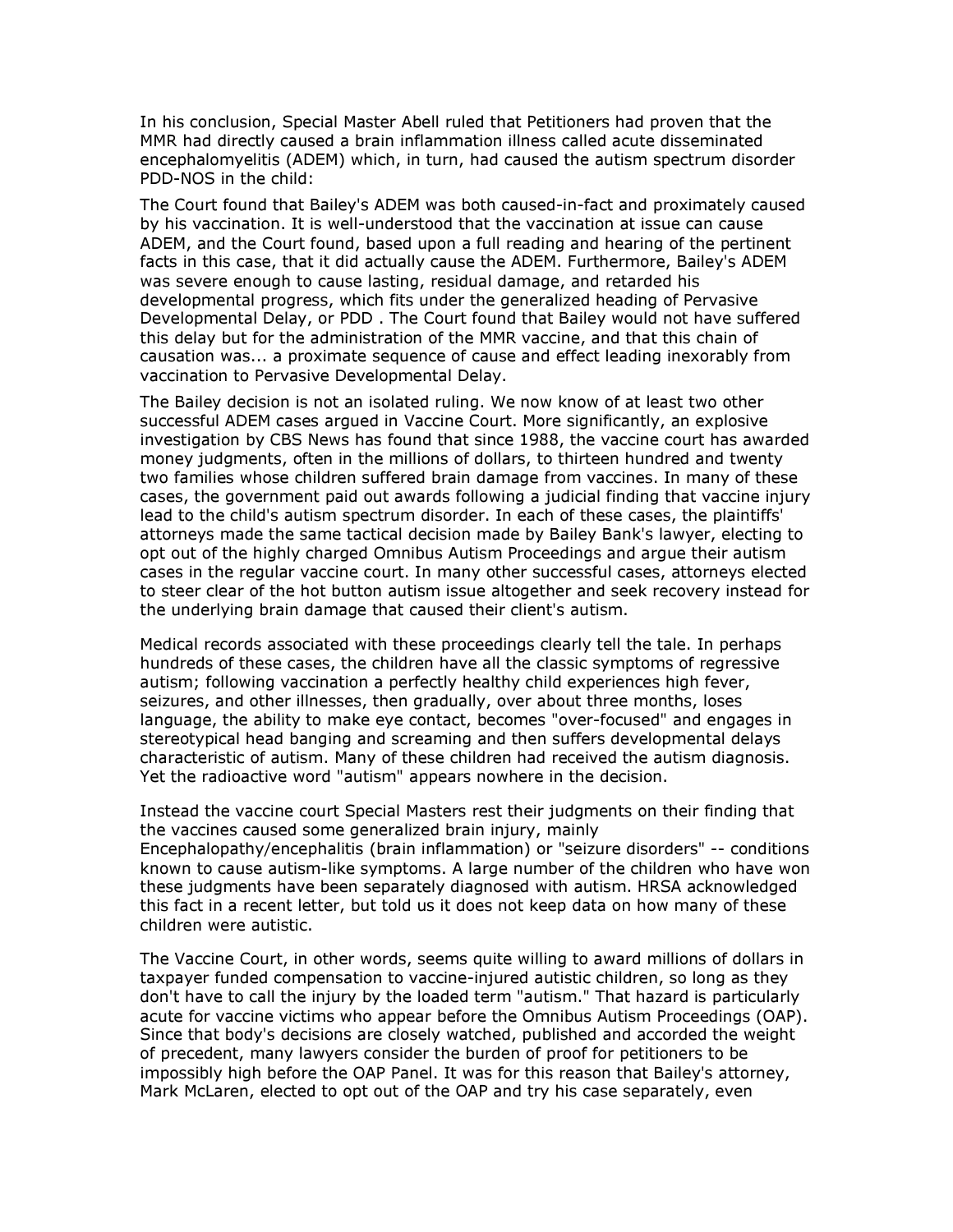though Bailey has been receiving autism-related services in his home state and was eligible to file a case in the Court's Omnibus Autism Proceedings (OAP).

McLaren told us he wanted to avoid the added burden facing petitioners under the media glare and precedential weight attending OAP panel trials. "We considered because is on the autistic spectrum of disorders, but we thought we could try it separately and apart from the Omnibus, and not as a test case," explained McLaren. "We thought we'd have a better chance if we tried to on its own merit, away from the spotlights and the precedent setting pressures that attend these OAP test cases and it worked."

Bob Krakow, a leading attorney for vaccine damaged children told that many lawyers are now convinced that filing a claim in the OAP is a losing proposition. "There's a growing conviction that if you have a autistic client who has also been diagnosed with encephalopathy/encephalitis or seizure disorder, you are better off not mentioning the word "autism" if you want to win the case." He recommended instead filing a non autism claim like "mental retardation with seizure disorder" for an autistic client.

Although the vaccine court is mandated to fairly serve the victims of vaccine injuries, their primary purpose and raison d'etre is to protect the vaccine program and vaccine makers. Damages are doled out from a 75-cent tax on every vaccine sold and not from the vaccine makers. "You can understand why special masters, burdened with their duty to protect vaccine programs, might be unwilling to make the direct causal link between autism and vaccines," Krakow observed. "If you ask the big question and answer it in the affirmative, there is a sense that it will damage the vaccine program irreparably."

Vaccine Court judges are equipped with a draconian armory of weapons deployable against plaintiffs intent on proving the causal connection between vaccines and autism. Jury trials are prohibited. Damages are capped; awards for pain and suffering are strictly limited and punitive damages banned altogether. Vaccine defenders have an army of Department of Justice attorneys with virtually unlimited resources for expert witnesses and other litigation costs. Plaintiffs, in contrast, must fund the up front costs for experts on their own. In a cultural choice that clearly favors defendants, vaccine court gives overwhelming weight to written medical records which are often inaccurate -- over all other forms of testimony and evidence. Observations by parents and other caretakers are given little weight.

Worst of all -- plaintiffs have no right to discovery either against the pharmaceutical industry or the government. Since autism is a behavioral affliction rather than a precisely defined biological injury -- epidemiological studies are critical to establishing its causation. But the greatest source of epidemiological data is the Vaccine Safety Datalink (VSD) -- the government maintained medical records of hundreds of thousands of vaccinated children -- which HHS has gone to great lengths to keep out of the hands of plaintiffs' attorneys and independent scientists. Unfortunately the vaccine court has judicially anointed this corrupt concealment by consistently denying every motion by petitioners to view the VSD. The raw data collected in the VSD would undoubtedly provide the epidemiological evidence needed to understand the relationship between vaccines and autism. The absence of such studies makes it easy for judges to say to plaintiffs they have not met their burden of ! proving causation.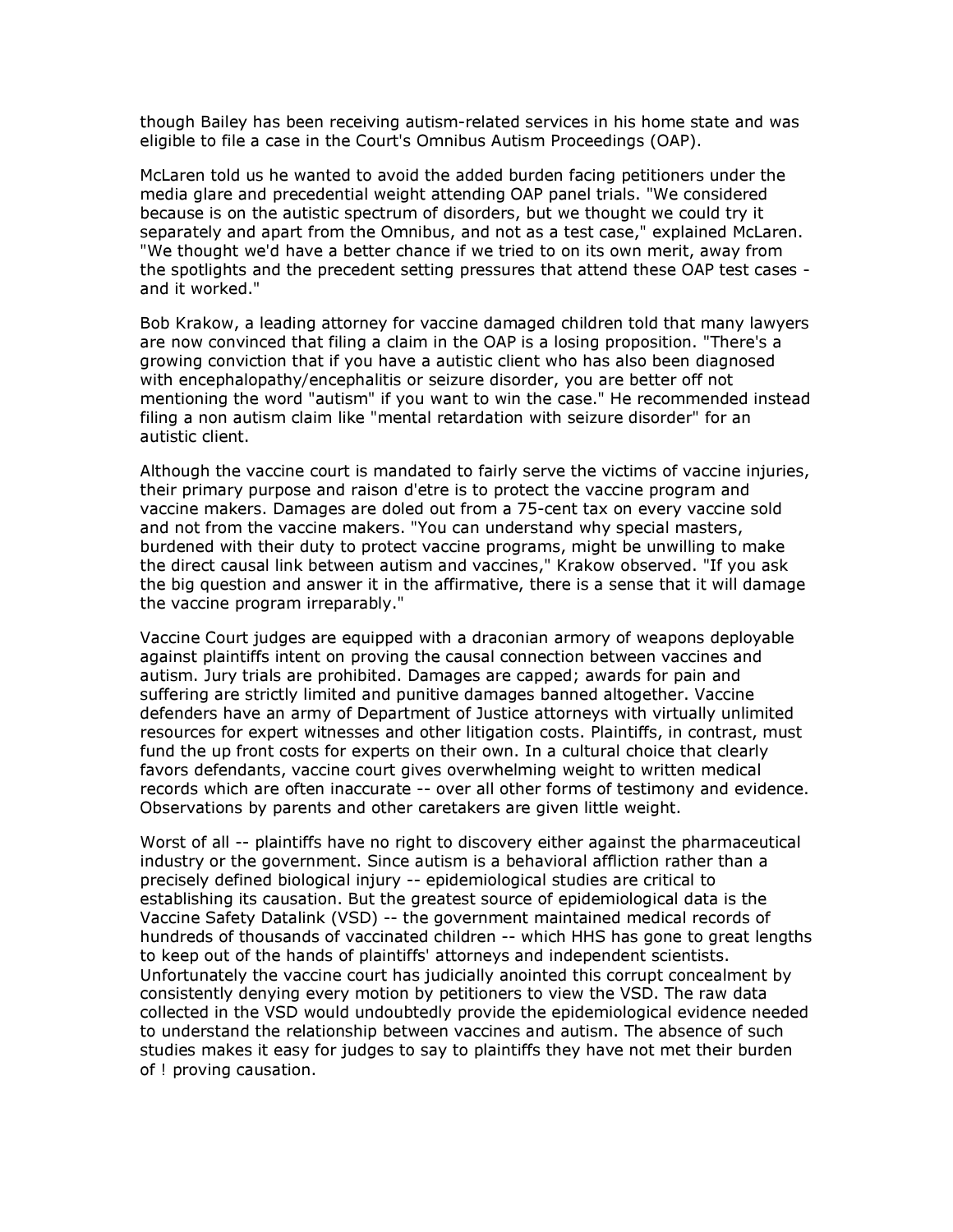Meanwhile, CDC has actively, openly and systematically suppressed and defunded epidemiological studies that might establish a causal link. CDC has ignored repeated pleadings that it fund peer reviewed studies of unvaccinated American cohorts like the Amish and home-schooled children. At the same time the agency has worked overtime ginning up a series of fatally-flawed European studies purporting to dispute the link. Even a cursory critical examination reveals that the oft-cited Danish, English, and Italian studies are rank tobacco science. Many of them were funded by CDC, a badly compromised agency, performed by vaccine industry scientists, and published in miserably conflicted journals.

Needless to say, the existence of these phony studies, combined with the deliberate dearth of epidemiological evidence makes it easy for the special masters to dodge a politically explosive finding by holding that there is "insufficient evidence."

And, speaking of tobacco, it's worth recalling that for sixty years the tobacco industry successfully defended a product that was killing one out of every five of its customers against thousands of legal actions brought by its victims and their families. Tobacco lawyers protected the cigarette companies by arguing that there was no proven link between tobacco and lung cancer. Bob Krakow sees many parallels. Big tobacco uses the same tactic of manufacturing research that seems to dispute the connection to exploit the burdens on plaintiffs to prove causation. Big tobacco prevailed for six decades even without the help of supportive government agencies deliberately suppressing real science and research. In that sense vaccine victims must leap a much higher hurdle.

Despite the perilous odds stacked against them in vaccine court, the evidence of a vaccine/autism link is so strong that vaccine court judges and government agencies have now recognized at least two theories of how vaccines cause autism: the Vaccine-to-ADEM-to-ASD link in Bailey Banks' case, and vaccine-induced aggravation of an underlying mitochondrial dysfunction that caused full-blown autism in the Hannah Poling case. Both theories are different from those rejected in the three cases last week.

Perhaps, these new disclosures will prompt The Times, with all its influence, to actually make prudent journalistic inquiries into the phony science CDC uses to defend its claims of "vaccine safety." If it does, the paper will realize it has once again been ill used by government agencies in a tragic campaign of public deceit. The Times should make the reasonable demand that the government health agencies finally release the Vaccine Safety Datalink for independent scientific research and that CDC and HRSA lift their opposition to genuine epidemiological studies that might finally provide real scientific answers to this debate.

---

## A NEW THEORY OF AUTISM CAUSATION? By David Kirby

A ruling from Federal Vaccine Court -- that MMR vaccine caused an autism spectrum disorder in a young boy named Bailey Banks -- flies directly in the face of the tripleplay decision against a vaccine-autism link issued by the Court on February 12.

The Special Masters in those three cases inferred that the vaccine-autism theory was the stuff of Alice in Wonderland fantasy, and virtually accused the childrens'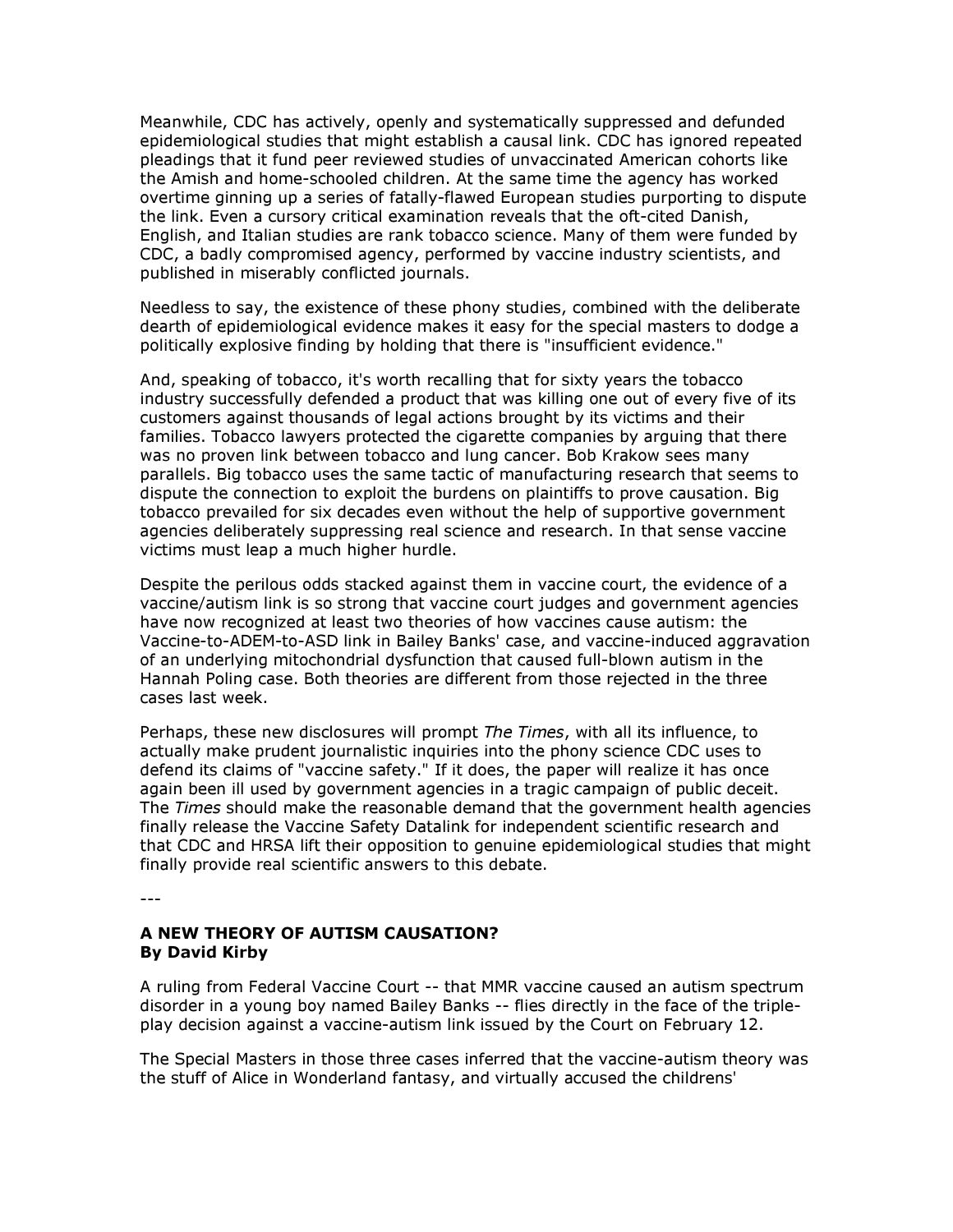physicians of medical malpractice. (CNN's Dr. Sanjay Gupta called the Court's language "snide," and we agree).

Meanwhile, the US Department of Health and Human services said the rulings should "help reassure parents that vaccines do not cause autism." But why should parents feel reassured when two out of five autism cases (40%) - that we know of - have won taxpayer-funded compensation in Vaccine Court?

#### The Ruling

In his decision, Special Master Abell ruled that the MMR vaccine produced a side effect in Bailey called acute disseminated encephalomyelitis (ADEM). ADEM is a neurological disorder characterized by inflammation of the brain and spinal cord. The disorder results in damage to the myelin sheath, a fatty coating that insulates nerve fibers in the brain. ADEM can be caused by natural infections, especially from the measles virus. But it also is a recognized post-vaccination injury, especially from vaccines for rabies, pertussis, influenza, and MMR.

Evidence presented to support an MMR-ADEM link was compelling. It included a 1994 report from the Institute of Medicine that said it was biologically plausible for a vaccine to "induce... an autoimmune response... by nonspecific activation of the T cells directed against myelin proteins."

In fact, both parties in the Banks case agreed "that the IOM has cited demonstrative evidence of a biologically plausible relation between the measles vaccine and demyelinating diseases such as ADEM," the Court wrote.

Most cases of ADEM (80%) are in children. Symptoms usually appear within a few days to a couple of weeks. They include: headache, delirium, lethargy, seizures, stiff neck, fever, ataxia (incoordination), optic nerve damage, nausea, vomiting, weight loss, irritability and changes in mental status.

I know of thousands of parents who witnessed many of these same symptoms afflict their children shortly after vaccination, most typically the MMR. Did these children with autism also suffer initially from ADEM or some subclinical version of the disorder? We may never know (physical signs like myelin damage are transitory).

Bailey Banks was given an MRI when his parents brought him to the hospital 16 days after his MMR vaccine, and that helped confirm his diagnosis. The children I know who were brought in with similar symptoms were instead given Tylenol and told to go home.

(Interestingly, Tylenol can affect production of glutathione, an essential antioxidant and detoxifier. A preliminary study from UC San Diego showed that children who were given Tylenol after their MMR vaccine were several times more likely to develop autism than other children. "Tylenol and MMR was significantly associated with autistic disorder," the authors wrote. "More research needs to be completed to confirm the results of this preliminary study.")

Is vaccine-induced ADEM (and similar disorders) a neurological gateway for a subset of children to go on and develop an ASD? That question will now become subject to debate. Thousands of parents have reported similar reactions and symptoms following vaccination, yet they lack radiological proof of ADEM or related disorders in the form of an MRI. Meanwhile, most children with autism do not present with myelin damage, but many do test positive for antibodies to myelin basic protein (MBP).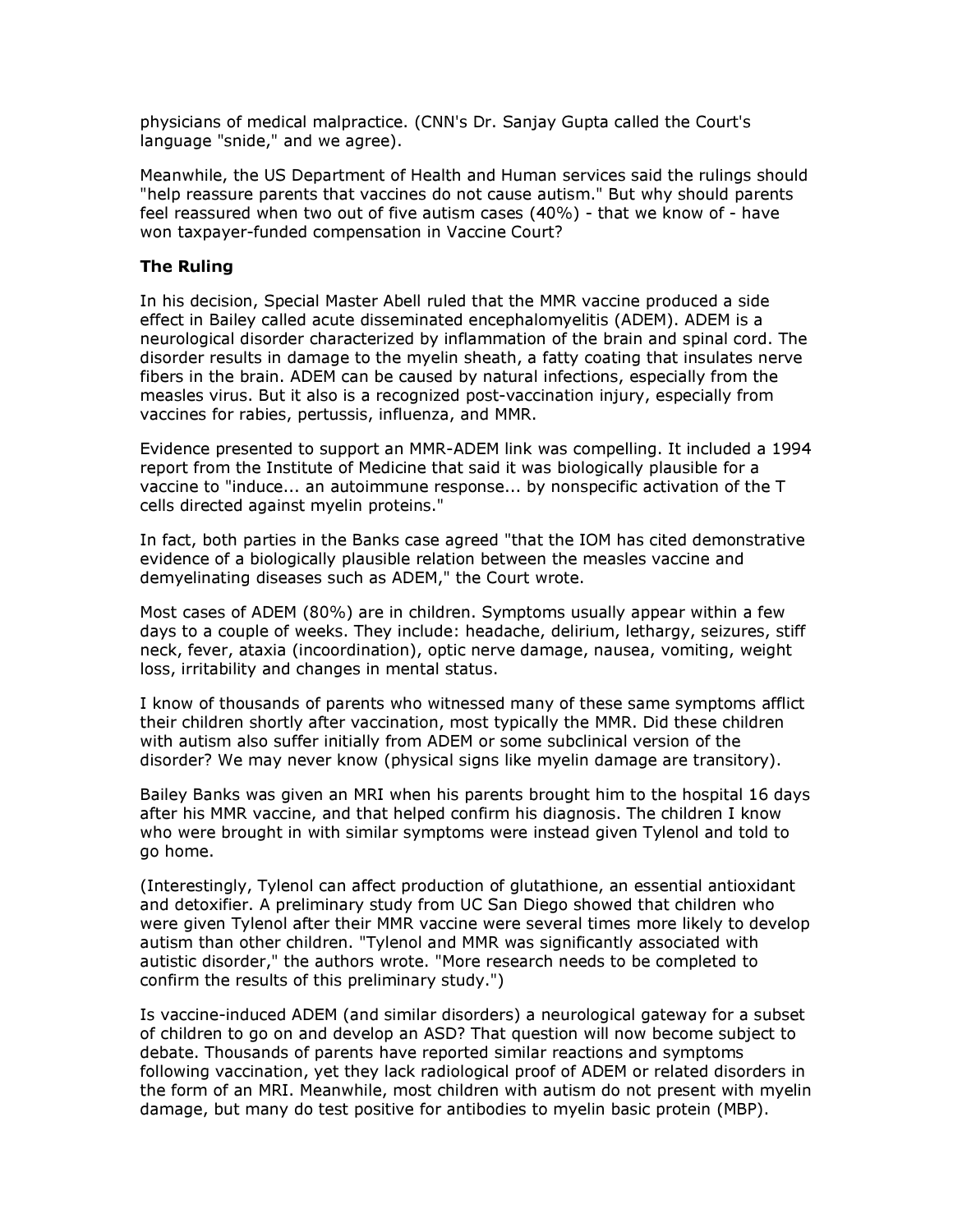Also worth noting is that ADEM causes an inflammatory response in the brain, primarily in the microglial cells. It is also associated with abnormal cytokine levels in the brain, and with autoimmunity. Autism, meanwhile, has been linked to brain inflammation, microglial cell activation, cytokine imbalances, and autoimmunity.

In most cases, symptoms of ADEM disappear within a few weeks or so, and the disorder may be treated with IV cortisone to help reduce inflammation. But none of the children with autism that I know were ever examined or treated for a possible case of ADEM or other acute cases of encephalitis/demyelinating disorder. By now, their myelin damage may have repaired itself, yet the damaging agents, (MBP antibodies), persist.

ADEM is said to be rare, but the disorder may be grossly under-diagnosed (or misdiagnosed). Even the government's chief witness against Bailey's case testified that he sees patients with ADEM "on a fairly regular basis." What's more, Bailey's was the third successful vaccine-ADEM case argued in Vaccine Court (that we know of) so far.

# Can ADEM Cause PDD/ASD?

Special Master Abell had no trouble linking MMR to ADEM in Bailey Banks' case. But linking his ADEM to PDD/ASD was more difficult.

There is no medical literature to support an ADEM-PDD link. The government's expert witness, Dr. John MacDonald, testified that "all the medical literature is negative in that regard." Instead, he proposed an alternative hypothesis for Bailey's PDD (he suggested it was caused by glucose transporter 1 deficiency).

But Special Master Abell berated the government's witness in much the same way that Hastings et al. had criticized witnesses for the families in their three cases.

"This (glucose) hypothesis, which (MacDonald) declined to incorporate as a plausible, probable theory of explanation, was used by Respondent to blunt Petitioner's theory of ADEM," Abell wrote. "This hypothesis was not given to a reasonable degree of medical probability or certainty, and Respondent's expert admitted that it was merely 'a possible, not necessarily a probable diagnosis.'"

Abell also chided MacDonald for his assertion that "all the medical literature is negative" in regards to an ADEM-PDD link. "However, soon thereafter, he corrected this statement by clarifying, 'I can find no literature relating ADEM to autism or ,'" Abell wrote. "It may be that Respondent's research reveals a dearth of evidence linking ADEM to PDD, but that is not the same as positive proof that the two are unrelated, something Respondent was unable to produce. Therefore, the statement that 'all the medical literature is negative' is incorrect."

The Court also took MacDonald to task for insisting that Bailey's initial symptoms were not 100% consistent with the signs of ADEM. "His distinction seems one of degree, not of type, and strikes as a trifle semantic," Abell sniffed. He also noted that McDonald was having a hard time determining Bailey's current diagnosis. "He ultimately concluded that 'Bailey falls into the large group of children with autism/PDD in which by our current evidence-based medicine we rarely can make a specific diagnosis.'"

Special Master Abell seemed to lend more credence to witnesses for the Banks family.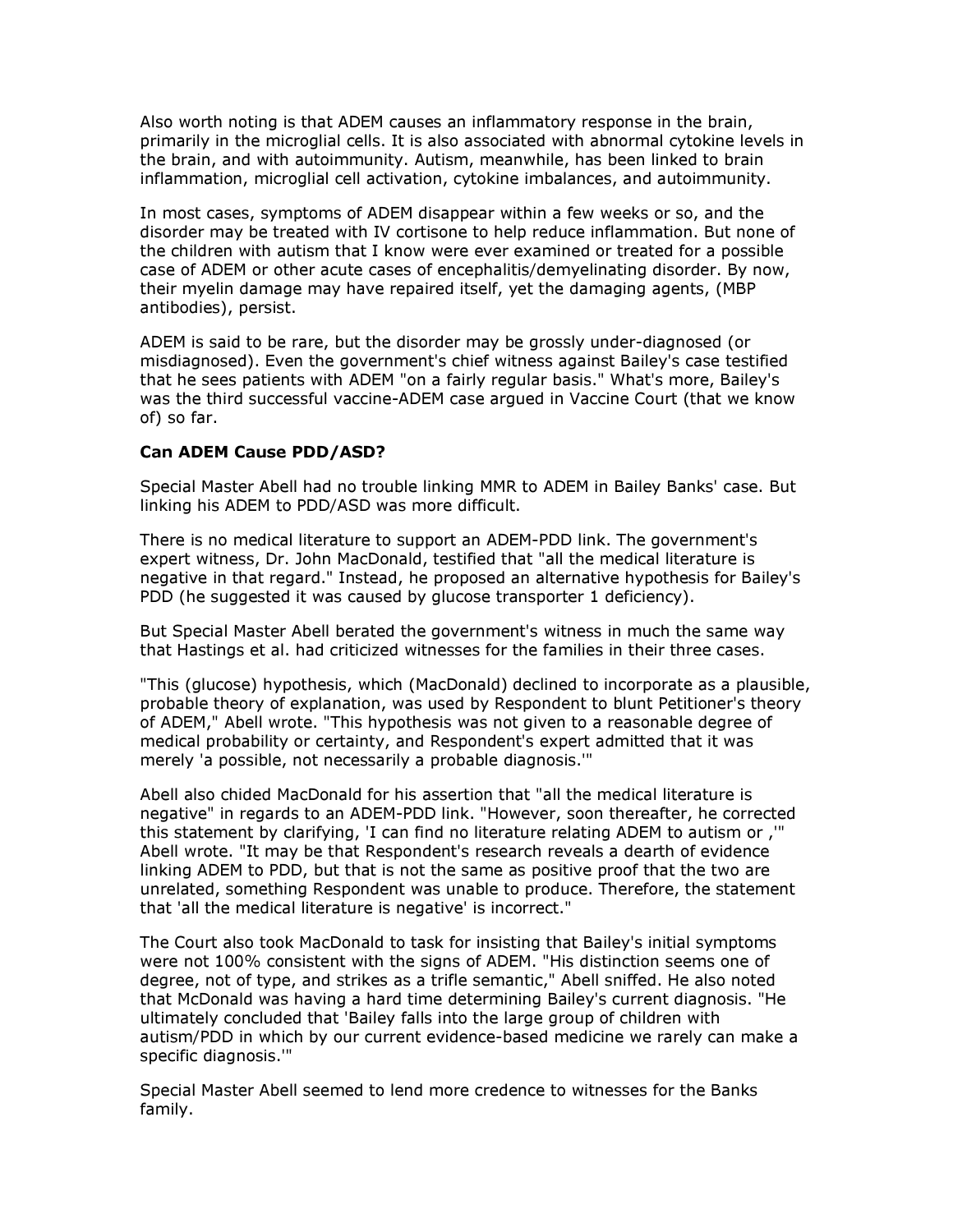Chief among them was Dr. Ivan Lopez, a neurologist and psychiatrist. Dr. Lopez testified that "the majority of patients with ADEM improve significantly," but added that "the exception to this rule is when patients have been exposed to measles, just like in the case of MMR vaccine," in which case subsequent brain damage "may occur in up to 50 percent of patients." He said such events include "mental syndromes such as PDD and others," and opined that "up to 50 percent of patients...who have had ADEM will show (PDD) as a consequence."

Dr. Lopez, a member of the US Military, gave his testimony by phone from Mobile, AL where, the next day, he was to ship out for a tour of duty in Iraq.

In his conclusion, Special Master Abell wrote:

The Court found that Bailey's ADEM was both caused-in-fact and proximately caused by his vaccination. It is well-understood that the vaccination at issue can cause ADEM, and the Court found, based upon a full reading and hearing of the pertinent facts in this case, that it did actually cause the ADEM. Furthermore, Bailey's ADEM was severe enough to cause lasting, residual damage, and retarded his developmental progress, which fits under the generalized heading of Pervasive Developmental Delay, or PDD. The Court found that Bailey would not have suffered this delay but for the administration of the MMR vaccine, and that this chain of causation was not too remote, but was rather a proximate sequence of cause and effect leading inexorably from vaccination to Pervasive Developmental Delay.

And he added this:

Petitioner's theory of PDD caused by vaccine-related ADEM causally connects the vaccination and the ultimate injury, and does so by explaining a logical sequence of cause and effect showing that the vaccination was the ultimate reason for the injury.

## Does Bailey Banks Have Autism?

Bailey Banks does not have "classic" or full-blown autism. But he has been diagnosed with PDD-NOS, which is squarely on the autism spectrum of disorders. There was quite a bit of back-and-forth on Bailey's diagnosis in the ruling, whose heading included the term "Non-autistic developmental delay." At several points in the proceedings, witnesses took great pains to say that Bailey does not have "autism" which, technical speaking, is true.

On the other hand, Special Master Abell included notations declaring that "Pervasive Developmental Delay describes a class of conditions, and it is apparent from the record that the parties and the medical records are referring to Pervasive Developmental Disorder Not Otherwise Specified (PDD-NOS)."

Even so, some will argue that Bailey does not have an ASD. They are simply wrong. The diagnosis of PDD-NOS was added to the list of autism spectrum disorders in the 1980s. It was precisely from the inclusion of these "milder" cases into the total number, that the CDC came up with the estimate of 1-in-150 US children with some form of "autism/ASD."

So, if Bailey does not have ASD, then the number of "autism" cases is well below the 1-in-150 mark and needs to be revised downward (the CDC once estimated that 40% of ASD cases were "non-autistic" in the classic sense).

What's more, Bailey does not have a "mild" form of ASD -- he struggles every day with endless challenges. He receives autism services in his home state and attends a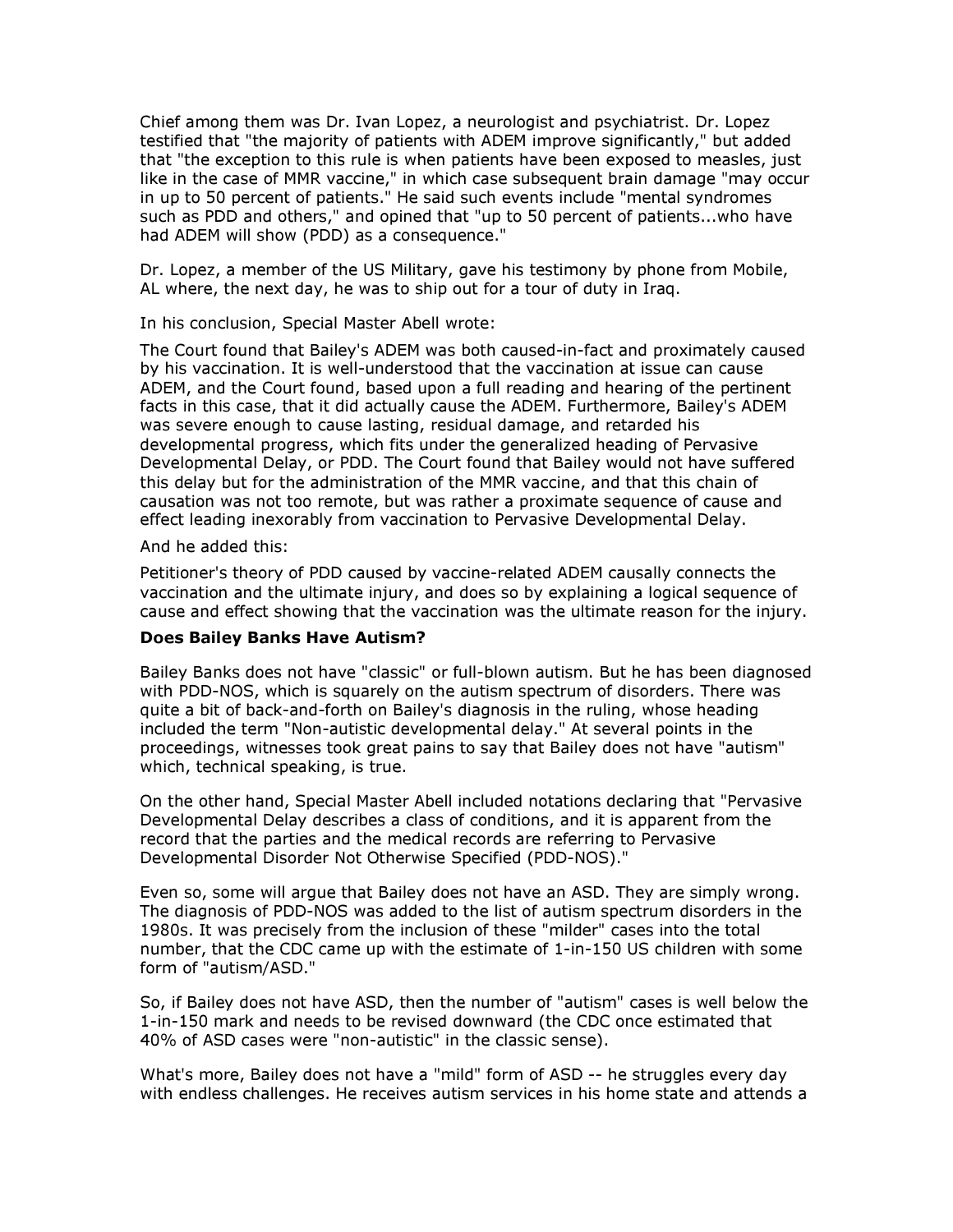special school for children with autism. Bailey was also completely eligible to file a case in the Court's Omnibus Autism Proceedings (OAP), along with 5,000 other claims.

And besides, if the government chooses after-the-fact to argue that Banks simply has another form of brain damage but not, specifically "autism," is that really any comfort?

This particular theory of causation -- Vaccine-to-ADEM-to-ASD -- is different from the three cases that lost, and different than the theory in the Hannah Poling case (vaccine-induced aggravation of an underlying mitochondrial dysfunction caused fullblown autism).

So we now have two novel theories of how vaccines might contribute to ASD -- both ADEM and mitochondrial dysfunction are recognized by the Court as contributing factors.

And yet the government insists it has never made an award for vaccine induced ASD, just vaccine related ASD.

"The government has never compensated, nor has it ever been ordered to compensate, any case based on a determination that autism was actually caused by vaccines," said David Bowman, a spokesman for HHS's Health Resources and Services Administration. "We have compensated cases in which children exhibited an encephalopathy, or general brain disease. Encephalopathy may be accompanied by a medical progression of an array of symptoms including autistic behavior, autism, or seizures."

"Some children who have been compensated for vaccine injuries may have shown signs of autism before the decision to compensate," he added, "or may ultimately end up with autism or autistic symptoms, but we do not track cases on this basis.

Unfortunately, the track record on vaccines is cloudy in this particular Court: Three out of four ADEM cases have been successful; and (at least) two out of five ASD cases have also won.

People will argue that ADEM is rare; that vaccines "only" caused PDD in Bailey; and that this was a legal and not scientific decision. The problem is we don't know how prevalent ADEM is because we never looked; while "PDD" is interchangeable with "ASD" in the language of public health. And, the three cases that lost were also "legal" decisions.

Robert Kennedy, Jr. and I would love nothing more than to reassure parents that the nation's current vaccine program is 100% safe for all kids, and that zero credible evidence has been presented to link vaccines with autism. But that simply isn't true - - as at least two court cases have found.

To unsubscribe from this list visit this link